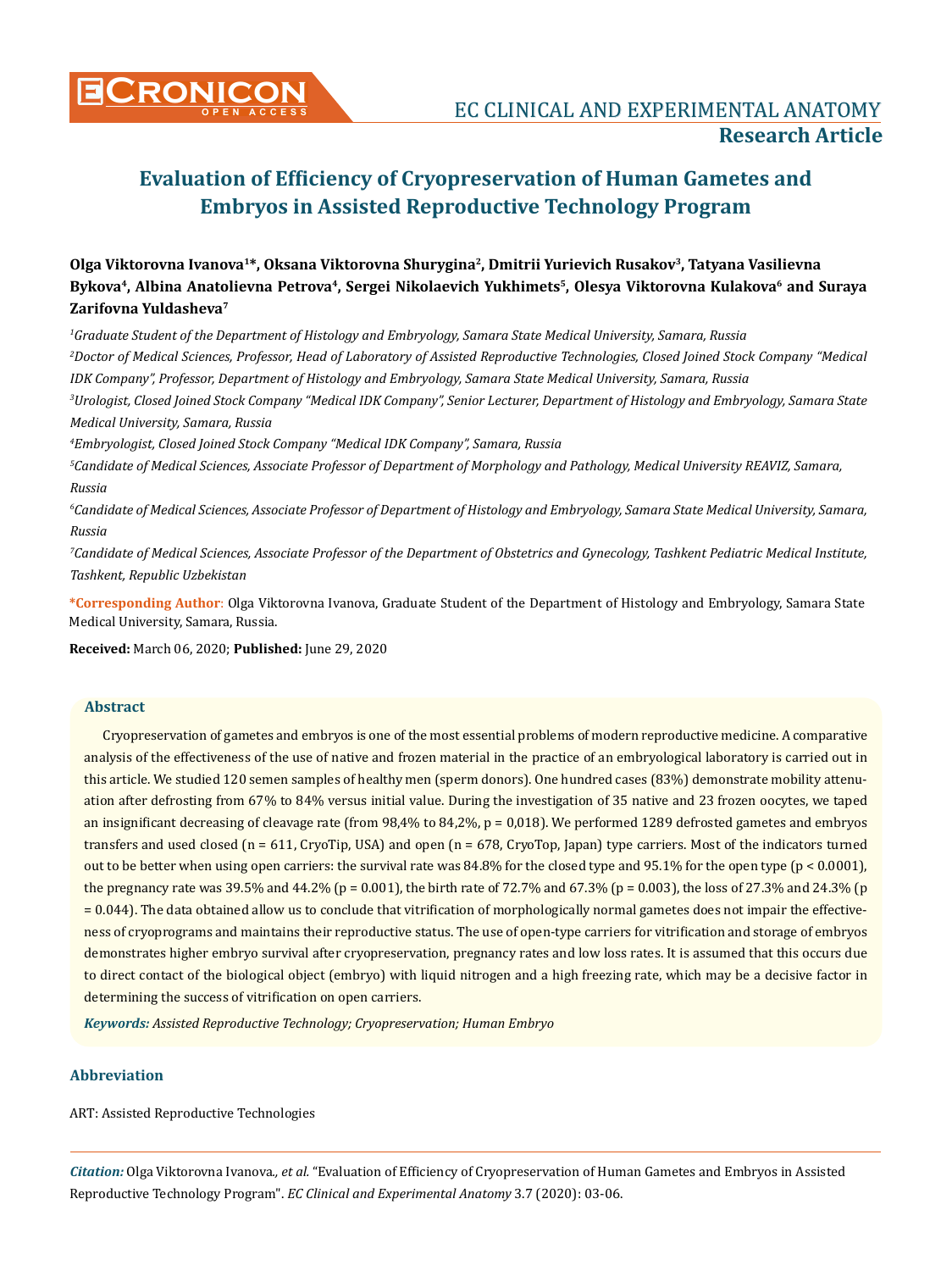## **Introduction**

The development of assisted reproductive technologies (hereinafter - ART) requires a high level of cellular technology at the embryological stage. Cryopreservation of gametes and embryos is a clinically significant method for increasing the cumulative frequency of pregnancy [1]. During the standard procedure for ovulation stimulating and *in vitro* fertilization of oocytes in more than 60% of cases, embryos suitable for freezing remain after transfer. As a result, cryopreservation creates the possibility of treatment continuing in the absence of pregnancy in the stimulated cycle. Frozen embryos can be thawed and transferred to the patient's uterus in subsequent cycles that do not require the use of expensive hormonal stimulation schemes for superovulation [2]. Another obvious advantage of cryopreservation is undoubtedly the possibility of canceling embryo transfer in the stimulated cycle if the patient develops severe hyperstimulation syndrome and also if there are risk factors for implantation impairment (bleeding, insufficient secretory transformation and endometrial polyps, as well as extremely difficult embryo transfer) [3].

#### **Study Objective**

The study objective is to compare the effectiveness of native and frozen gametes use in cycles of assisted reproductive technologies and to evaluate the effect of the carrier type for freezing and storing embryos on the results of cryoprograms and cryoprotocols.

#### **Materials and Research Methods**

During the study we used oocytes, sperm and human embryos, the investigation of which was carried out in compliance with international ethical and legal standards for the treatment of human embryos [Art. 18 of the Council of Europe Convention on the Protection of Human Rights and Dignity of Human Being when Using the Advances in Biology and Medicine, 1997]. The study of gametes and embryos was carried out as part of *in vitro* fertilization cycles at the embryological laboratories of Closed Joined Stock Company "Medical IDK company", Samara, Russia. The use of germ cells and human embryos in scientific research was authorized by the ethics committee of Samara State Medical University of the Russian Ministry of Health. Gametes and embryos were identified under the control of a stereo microscope (Nikon, Japan). For incubation under conditions of 5%  $0_{2'}$  SOOC incubators (Australia) were used. Vitrolife media (Sweden) were used to cultivate embryos up to 5 - 6 days of embryonic development. Kitozato media and protocols (Japan) and open media types of CryoTop carriers (Japan) were used for vitrification of oocytes. FertiPro media (France) and closed carriers - 0.25 straws (France) were used for vitrification of germ cells. Irvine Scientific media (USA) and carriers of open CryoTop (Japan) and closed CryoTip (USA) types were used for vitrification of embryos. Blastocysts of 5 - 6 days cultivation were evaluated according to the international classification [4].

Statistical processing of the results was performed on a computer in the statistical calculations environment R (R v.3.5.3, RStudio v.1.1.463), the primary data input was performed using MS Excel spreadsheets. We used descriptive statistics methods, tests for comparing proportions, including the exact binomial for small samples and the one-sample proportional test with continuity correction for large samples.

#### **Research Results and Discussion**

One of the main characteristics that determine the quality of spermatozoa and their cryotolerance is the kinetic characteristic. Sperm motility was evaluated before and after freezing and thawing procedures. 120 sperm samples of healthy men (sperm donors) were investigated. In 100 cases (83%), the decrease in mobility after thawing ranged from 67% to 84% of similar values of the indicator. The study showed that in 25% of cases there was a low cryotolerance of sperm. Subsequently, selected semen samples were used for fertilization in ART programs. The pregnancy rate in programs of *in vitro* fertilization and intracytoplasmic injection of sperm into the egg using cryopreserved donor sperm was 42%. To assess the effect of vitrification, we compared the efficiency of using native and frozen oocytes (Table 1).

*Citation:* Olga Viktorovna Ivanova*., et al.* "Evaluation of Efficiency of Cryopreservation of Human Gametes and Embryos in Assisted Reproductive Technology Program". *EC Clinical and Experimental Anatomy* 3.7 (2020): 03-06.

04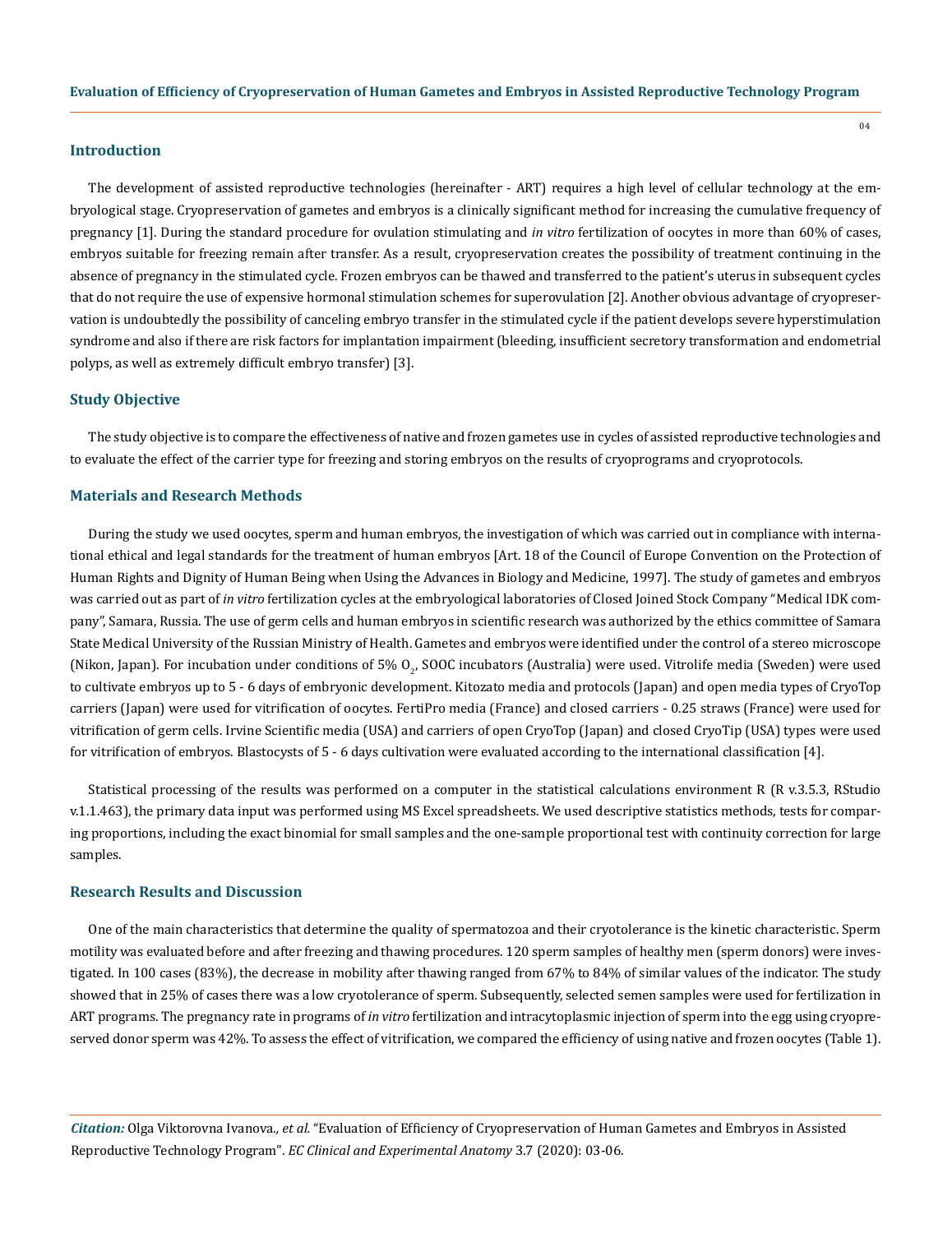| <b>Indicators</b>                                   | <b>Native (fresh) oocytes</b> | <b>Vitrified (frozen) oocytes</b> | P        |
|-----------------------------------------------------|-------------------------------|-----------------------------------|----------|
| Number of cases                                     | 35                            | 23                                |          |
| Average age of patients, years                      | 38,9                          | 38,8                              |          |
| Average number of oocytes transferred to<br>patient | 9,6                           | 9,3                               |          |
| % of thawing                                        | Not rated                     | 90                                |          |
| % of fertilization                                  | 85,6                          | 73,1                              | 0,061    |
| % of fission                                        | 98,4                          | 84,2                              | $0.018*$ |
| % of growth to blastocyst                           | 61,9                          | 53,4                              | 0,170    |
| Average number of embryos per transfer              | 1,2                           | 1,2                               |          |
| Positive test for chorionic gonadotropin, %         | 48,6                          | 56,5                              | 0,219    |
| Pregnancy rate, %                                   | 45,7                          | 47,8                              | 0,470    |
| Implantation frequency, %                           | 44,1                          | 39,3                              | 0.394    |

*Table 1: Main indicators of ART programs quality using native (fresh) and vitrified (frozen) oocytes.*

From the data above it is clear that the indicators of the group of vitrified oocytes were slightly lower compared with the group of native oocytes. This may be due to a violation of the restoration of the cleavage spindle, incomplete recovery of oocyte organelles after thawing. However, the indicators of pregnancy rate when using fresh and frozen oocytes are not statistically different, which allows us to use oocyte cryopreservation technology at the embryological stage of ART programs without reducing chances of getting pregnant.

An important element of the freezing process is the carrier in which the sample is located during cryopreservation and subsequent storage [5]. Carriers for cryopreservation of oocytes and embryos should ensure reliable preservation of embryos during cooling, storage and heating. Carriers are divided into two groups - open and closed. In the case when the carrier is of an open type, a drop of a cryoprotective solution with the embryo is in direct contact with liquid nitrogen (for example, CryoTop, Japan). In a closed carrier (for example, CryoTip, USA), the cryoprotective solution does not contact with liquid nitrogen and cooling occurs through the protective cover. Both open and closed carriers have a protective cover that prevents mechanical damage to the frozen embryo.

To assess the effectiveness of different carriers, the following indicators were investigated: survival rate, average transfer embryo (s) score, average number of transfer embryos, pregnancy rate, birth and loss rates (Table 2).

| <b>Indicators</b>                                 | <b>Closed carrier (CryoTip)</b> | <b>Open carrier (CryoTop)</b> | P           |
|---------------------------------------------------|---------------------------------|-------------------------------|-------------|
| Average age of patient, years                     | 34,1                            | 33,5                          |             |
| Number of thawed embryos                          | 611                             | 678                           |             |
| Survival rate, %                                  | 84,8                            | 95,1                          | $< 0.0001*$ |
| Average embryos score/transfer                    | 3,9                             | 4,1                           |             |
| Average number of embryos/transfer                | 1,2                             | 1,3                           |             |
| Frequency of pregnancy, in % for transfer         | 39,5                            | 44.2                          | $0.001*$    |
| Birth rate, in % on clinically verified pregnancy | 72,7                            | 67,3                          | $0.003*$    |
| Loss rate, in % on clinically verified pregnancy  | 27,3                            | 24,3                          | $0.044*$    |

*Table 2: Main criteria for effectiveness of cryoprograms when using embryos vitrified in closed and open types of carriers.*

*Citation:* Olga Viktorovna Ivanova*., et al.* "Evaluation of Efficiency of Cryopreservation of Human Gametes and Embryos in Assisted Reproductive Technology Program". *EC Clinical and Experimental Anatomy* 3.7 (2020): 03-06.

05